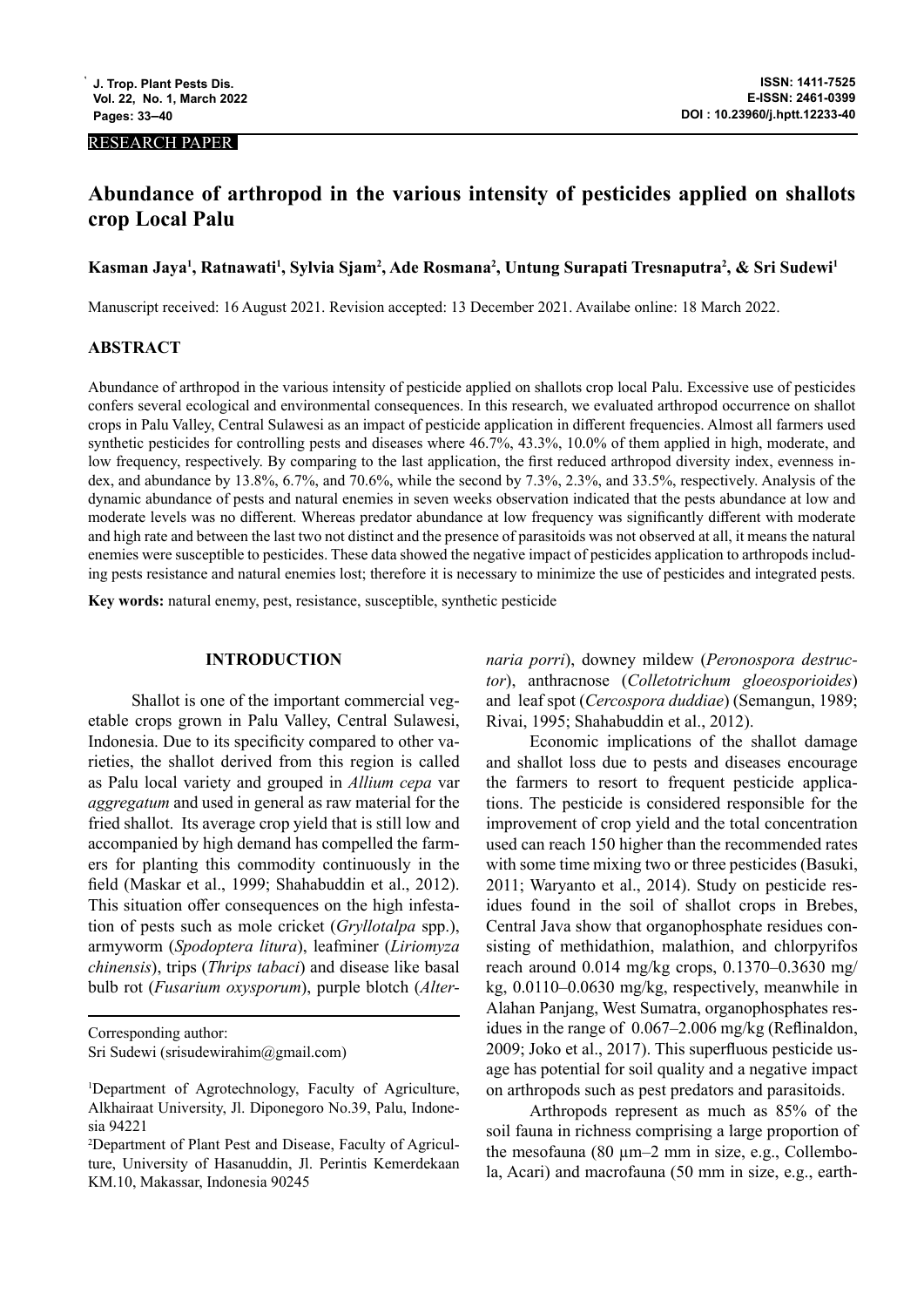worms, termites). Their presence can improve soil porosity providing adequate aeration and water-holding capacity below ground, facilitating root penetration, and preventing surface crusting and erosion of topsoil. As well, their movement from lower horizons to the surface aid in mixing the organic and mineral fractions of the soil and with their feces permit the formation of soil aggregates and humus, which physically stabilize the soil and increase its capacity to store nutrients (Culliney, 2013; Bagyaraj et al., 2016). Also, arthropods function as litter transformers or ecosystem engineers. As litter transformers, a large part or fragments of plant debris comminute, ingested, and humidified by arthropods become a suitable substrate for microbial decomposition and fostering the growth and dispersal of microbial populations. While as ecosystem engineers, they modify the habitat physically, directly or indirectly regulating the availability of resources to other species (Jones et al., 1994; Lavelle et al., 1995). Therefore, the disturbance to their presence, diversity, and abundance would affect the ecosystems including soil fertility, microorganisms population, and pest and pathogen population.

Based on the risk of pesticides application on shallot crops in Palu Valley, we evaluated pesticide usage by farmers through survey and then determined arthropods diversity, richness, and abundance as the impact of pesticide. This evaluation and determination comprised frequency rate of pesticide application, types of pesticides, insect pests, predators and parasitoids, and the probability of pest-resistant occurrence. Data obtained from this research would be useful for designing integrated pest management (IPM) on shallot.

#### **MATERIALS AND METHODS**

**Research Site.** Observation and interviews in Oluboju Village, Sigi Biromaru Sub-district, Sigi Regency known as Palu Valley were done to obtain quantitative and qualitative data concerning practices of shallot cultivation. According to data of local agricultural service, there were around 300 farmer families in this village, and 10% or 30 farmers were taken as samples for the interview concerning acreage of shallot field owned by farmers, the frequency rate of pesticides application per season at around 60 days, and types of pesticides. From the interview it was known that three farmers just applied herbicide and natural pesticide, 13 farmers used pesticides less than 10 times, and 14 farmers applied more than 10 times per season. These pesticides application on shallot crops was for the low

application pesticide only one pesticide for time per season. Moderate of application pesticide less than or equal ten of time per season and high of application pesticide more than or equal ten of time per season.

**Assessment of Arthropods Diversity, Abundance, and Richness.** In each category of pesticide application (low, moderate, and high), one sample plot of  $5 \times$ 5 m was established for arthropods observation both in soil and in around of shallot crop. Five pitfall traps per plot were arranged diagonally to observe soil arthropods, one in the middle and four in 50 cm from each corner. These pitfalls consisted of plastic cup measuring 8.5 cm in diameter and 13 cm in height and containing water mixed with a little detergent (5 g/200 mL-1) were immersed into the soil until their aperture flattened to the ground surface and installed at around 08:00 am. After 24 hours, arthropods trapped in water were filtered and then transferred into a vial (5.5 cm in diameter and 9 cm in height) containing alcohol 70% for further identification in the laboratory. The observation was carried out seven days after planting and repeated every week until one week before harvesting. The arthropods around the shallot crop were caught using five double swing sweep net. The area used sweep net sampling were  $5 \times 5$  m and the diameter of the sweep net was 32.5 cm. Sampling was carried out at the same time with the trap of soil arthropods.

Collected arthropods were identified using the appropriate guidebook of Johnson & Triplehorn (2005) and differentiated their character as a pest, parasitoid, and predator. Diversity index, evenness index, Order richness, and Family richness meanwhile, were also determined from the total of arthropods collected in one season. The dynamic abundance of pests and natural enemies was calculated every week in one season of shallot crop. The diversity index of arthropods was analyzed by using the Shannon-Wiener index, the evenness of arthropod morphospecies by Simpson's evenness index, and richness by the total number of taxonomic units collected in the sample (Krebs, 2000). The formula for calculation of diversity and evenness is described below:

a. Diversity index (H') Shannon-Wiener

$$
H' = -\sum_{k=1}^{n} p_i (ln p_i)
$$
  

$$
p_i = \frac{n}{N}
$$

 $H'$  = Diversity index;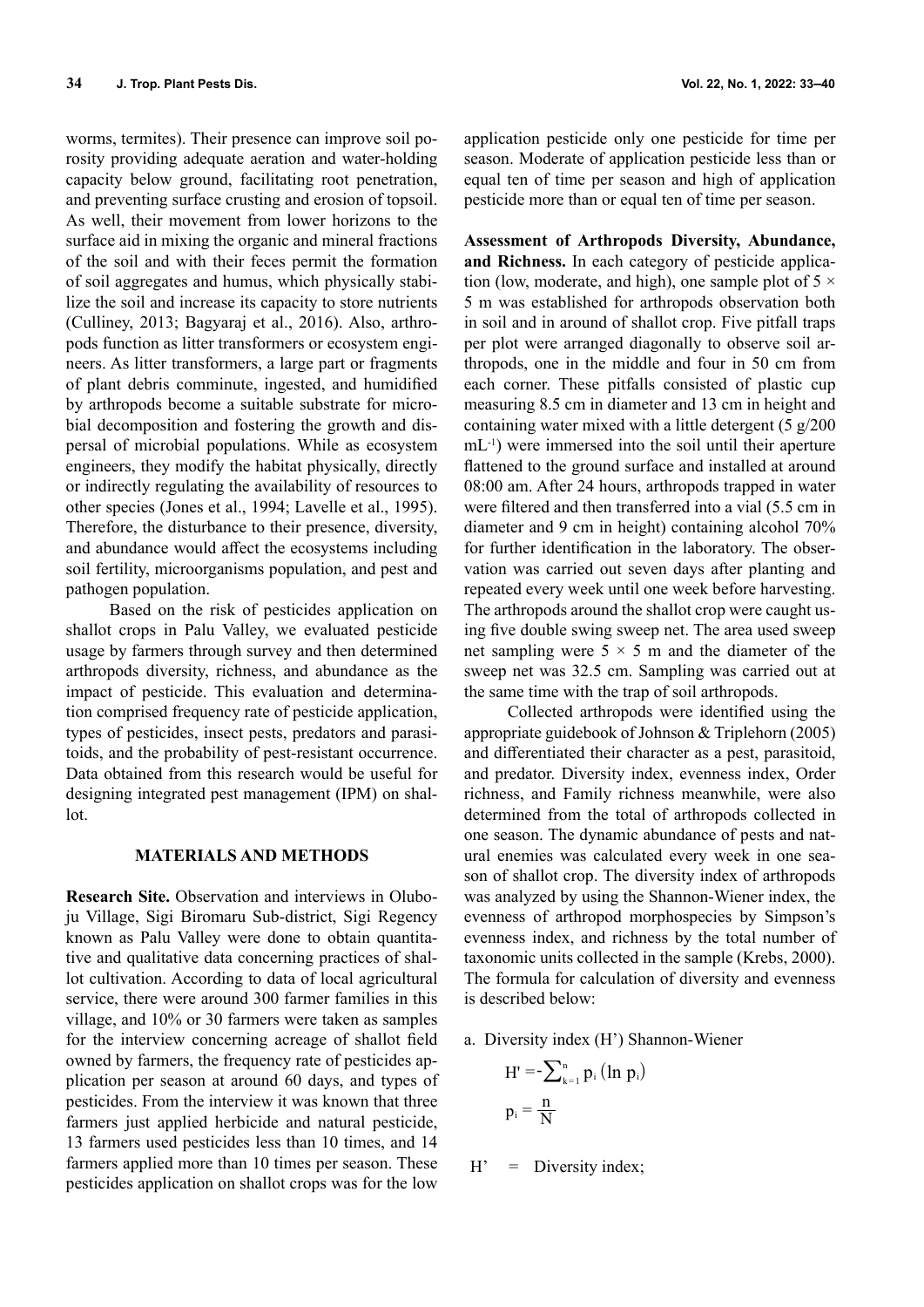- $p_i$  = Species proportion in the i<sup>th</sup> spesies;
- n = Individual abundance of morphospecies;
- N = Total number of individuals.

b. Evenness index of morfospesies

Evenness index of morfospesies according to Piellou (Ludwig and Reynold, 1988) with formula:

$$
e' = \frac{H'}{Ln S}
$$

e' = Evenness index;

 $H'$  = Diversity index;

 $S =$  Whole species;

 $\mathbf{L} \mathbf{n} = \mathbf{N}$  atural logarithm.

**Data Analysis.** The data of diversity, evenness, and richness were analyzed after transformation to  $\sqrt{x}$ . The same was done to data of pest and predator abundance per week. Evaluation significant differences between the treatment mean used t-test.

# **RESULTS AND DISCUSSION**

**Pesticide Usage by Farmers.** Oloboju is one of the great villages cultivating shallot in Sigi Regency known as Palu Valley. Around 286 ha of the field was managed by 300 farmers. Shallot was grown continu-

ously, an average of four planting seasons in a year. In controlling of pests and diseases indicated that 46.7% of farmers used synthetic pesticides with more than ten applications per one planting season, 43.3% of farmers used less than ten applications, and just 10.0% did not use any synthetic pesticide, it was categorized as high, moderate, and low utilization, respectively. The last farmers applied natural pesticides of neem origin for controlling pests and disease and herbicides for controlling weeds. Pesticides usage including fungicides and insecticides can be seen in Table 1. Fungicides used were in general classified as unlikely to present acute hazard in regular use, while insecticides used were in general classified as moderately hazardous (II), but one as highly hazardous (Ib). These all pesticides were used to control main shallot pests and diseases.

**Impact of Pesticides on Arthropod.** Pesticides usage by farmers offered an impact on the soil arthropods abundance. Total arthropods collected on seven weeks of observation in one season with a low, moderate, and high application of pesticides were 194, 129, and 57 arthropods per five pitfall traps and ten consecutive swings of sweep net in  $5 \times 5$  m area, respectively (Table 2). Comparing by pesticide application in low frequency, a decrease of arthropod abundance by high and moderate pesticide application was 70.6% and 33.5%,

Table 1. Pesticides used by farmers on shallot crops in Oluboju Village, Sigi Regency and their classification according to WHO

| Type of Pesticide | Active Ingredients        | Group               | Class        |
|-------------------|---------------------------|---------------------|--------------|
| Fungicide         | Ziram                     | Dithiocarbamate     | III          |
| Fungicide         | Mancozeb                  | Dithiocarbamate     | U            |
| Fungicide         | Propineb                  | Dithiocarbamate     | U            |
| Fungicide         | Carbendazim               | Benzimidazole       | U            |
| Fungicide         | Phosphorous acid          | Phosponate          | U            |
| Fungicide         | Thiophanate-methyl        | Benzimidazole       | U            |
| Fungicide         | Procloraz                 | Imidazole           | III          |
| Fungicide         | Iprodione                 | Dicarboximide       | U            |
| Insecticide       | Chlorpyrifos              | Organophosphate     | $\mathbf{I}$ |
| Insecticide       | Alpha-cypermethrin        | <b>Botanical</b>    | $\mathbf{I}$ |
| Insecticide       | <b>BMPC</b>               | Carbamate           | $\rm{II}$    |
| Insecticide       | Methomyl                  | Carbamate           | Ib           |
| Insecticide       | Chlorantraniliprole       | Anthranilic diamide | U            |
| Insecticide       | <b>Emamectin Benzoate</b> | Avemectin           | U            |
| Insecticide       | Chlorfenapyr              | Pyrrole             | $\mathbf{I}$ |
| Insecticide       | Carbosulfan               | Carbamate           | $\mathbf{I}$ |

Ia= Extremely hazardous; Ib= Highly hazardous; II=Moderately hazardous; III= slightly hazardous; U= Unlikely to present acute hazard in normal use (WHO, 2005).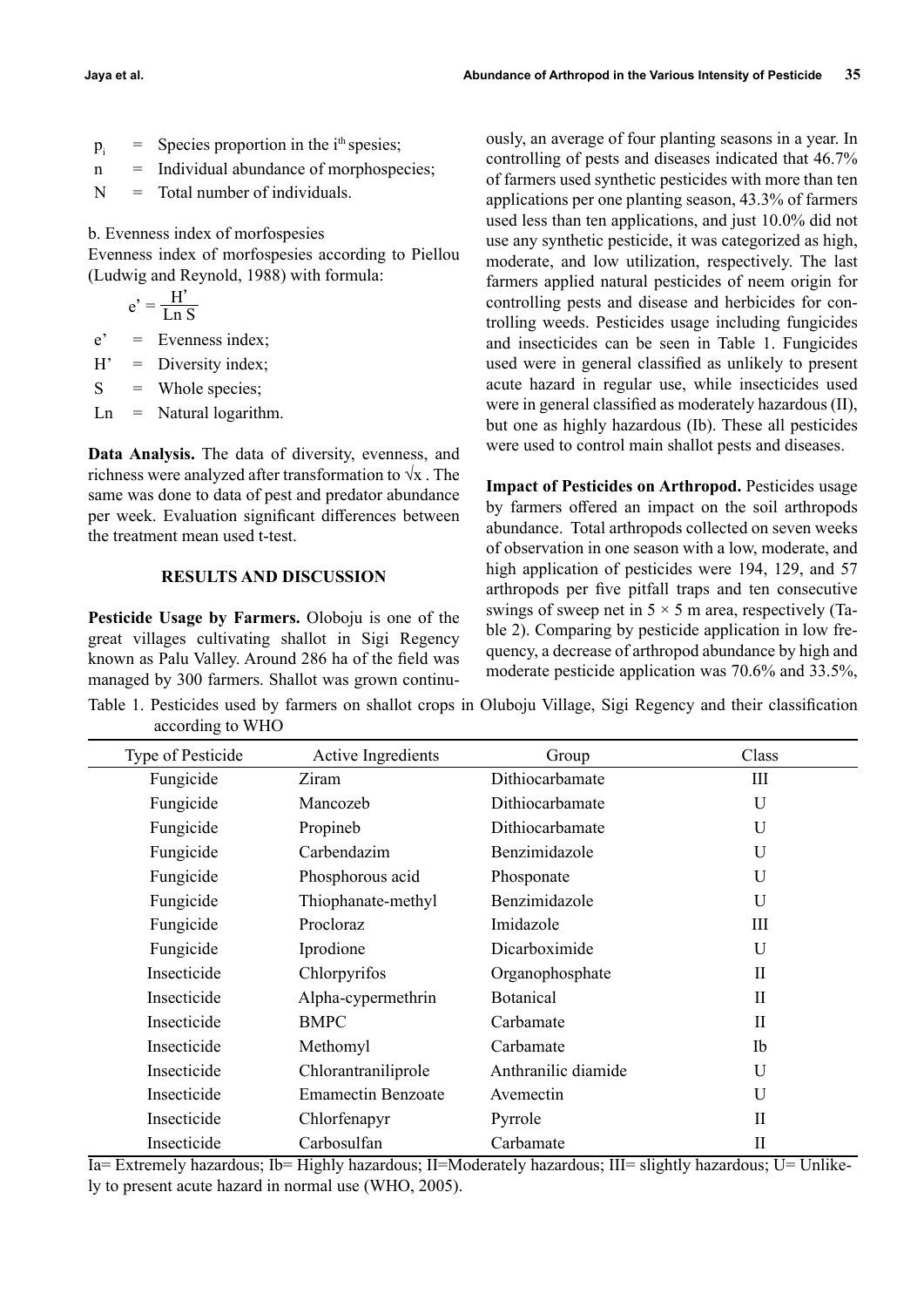respectively. Based on result research in Figure 1 diversity index of low, moderate, and high application pesticide each of 2.47, 2.29, and 2.13. Evenness index of low, moderate, and high application pesticide each of 0.41, 0.38, and 0.35. Order richness of low, moderate, and high application pesticide each of 7, 7, and 6. The family richness of low, moderate, and high application pesticide each of 13, 11, and 10. A reduction was also observed by 7.3% and 13.8% for diversity index, 7.3% and 14.6% for evenness index, 0.0% and 16.7% for order richness, and 15.4% and 23.1% for family richness, respectively (Figure 2).

Order richness was reduced by the loss of Dermaptera and Family richness by the loss of Forficuloidea, Grillotalpidae, and Gryllidae. The Forficuloidae family belongs to the Dermaptera Order and is the predator.

The arthropods consist of pests, predators, and parasitoids. Pests included *Sarcoptes scabiei* (Sarcoptiformes: Sarcoptidae), *Liriomyza chinensis* (Diptera: Agromyzidae), *Spodoptera exigua*, *S. litura* (Lepidoptera: Noctuidae), *Valanga nigricornis* (Orthoptera: Acrididae), *Gryllotalpa orientalis* (Orthoptera: Grillotalpidae), *Gryllus bimaculatus* (Orthoptera: Gryllidae), *Sexava nubila* (Orthoptera: Totigonidae), *Musca* 

*domestica* (Diptera: Muscidae) and *Sarcoptes scabiei* (Aranae: Sarcoptidae). Predators included *Oxyopes sertatus* (Araneae: Oxyopidae), *Chelisoches morio* (Dermaptera: Forficuloidea), *Coccinella* sp. (Coleoptera: Coccinellidae), *Scarabaeidae* sp. (Coleoptera: Scarabaeidae), *Oecophylla smaragdina*, *Solenopsis invicta* (Hymenoptera: Formicidae) and *Vespula vulgaris* (Hymenoptera: Apidae). While parasitoids were not observed; they did not present both in soil and around of shallot crop.

Shallot presence in the field for around eight weeks and dynamic pattern of pests had an optimum at four weeks post-planting with the abundance of applied by pesticides with moderate frequency. While on that with high frequency, had an optimum at three weeks post-planting with the abundance of five pests/plot and its abundance at one week until seven weeks was different significantly with on low and moderate frequency (Figure 1). The dynamic pattern of the predator with low frequency had an optimum of 28 predators/plot at four weeks post-planting and with moderate and high frequency 15 predators/plot and 11 predators/plot, respectively, at five weeks post-planting (Figure 2). This predator abundance at each week mentioned above on low frequency was significantly different with on mod-

Table 2. Total population of pests and predators sampled from five pitfall traps and ten consecutive swings of sweep net in  $5 \times 5$  m area of one season shallot crop treated by pesticides in low, moderate, and high frequency

| Species                | Function | Pesticides application frequency |          |      |
|------------------------|----------|----------------------------------|----------|------|
|                        |          | Low                              | Moderate | High |
| Oxyopes sertatus       | Predator | 20                               |          | 3    |
| Sarcoptes scabiei      | Pest     | 4                                |          | 0    |
| Scarabaeidae sp.       | Predator | 8                                |          | 3    |
| Coccinella sp.         | Predator | 2                                |          | 2    |
| Chelisoches morio      | Predator | 5                                |          | 0    |
| Liriomyza chinensis    | Pest     | 3                                | 20       |      |
| Musca domestica        | Pest     | 4                                | 0        | 3    |
| Oecophylla smaragdina  | Predator | 22                               | 12       | 8    |
| Solenopsis invicta     | Predator | 30                               | 25       | 18   |
| Polyrhachis pruinosa   | Predator | 32                               | 17       | 10   |
| Vespula vulgaris       | Predator | 4                                | 2        |      |
| Spodoptera litura      | Pest     | 18                               | 17       | 2    |
| Spodoptera exiqua      | Pest     | 12                               | 10       | 3    |
| Valanga nigricornis    | Pest     | 21                               | 11       | 2    |
| Gryllotalpa orientalis | Pest     | 4                                | 4        | 0    |
| Gryllus bimaculatus    | Pest     | 4                                | 2        | 0    |
| Sexava nubila          | Pest     |                                  | $\theta$ |      |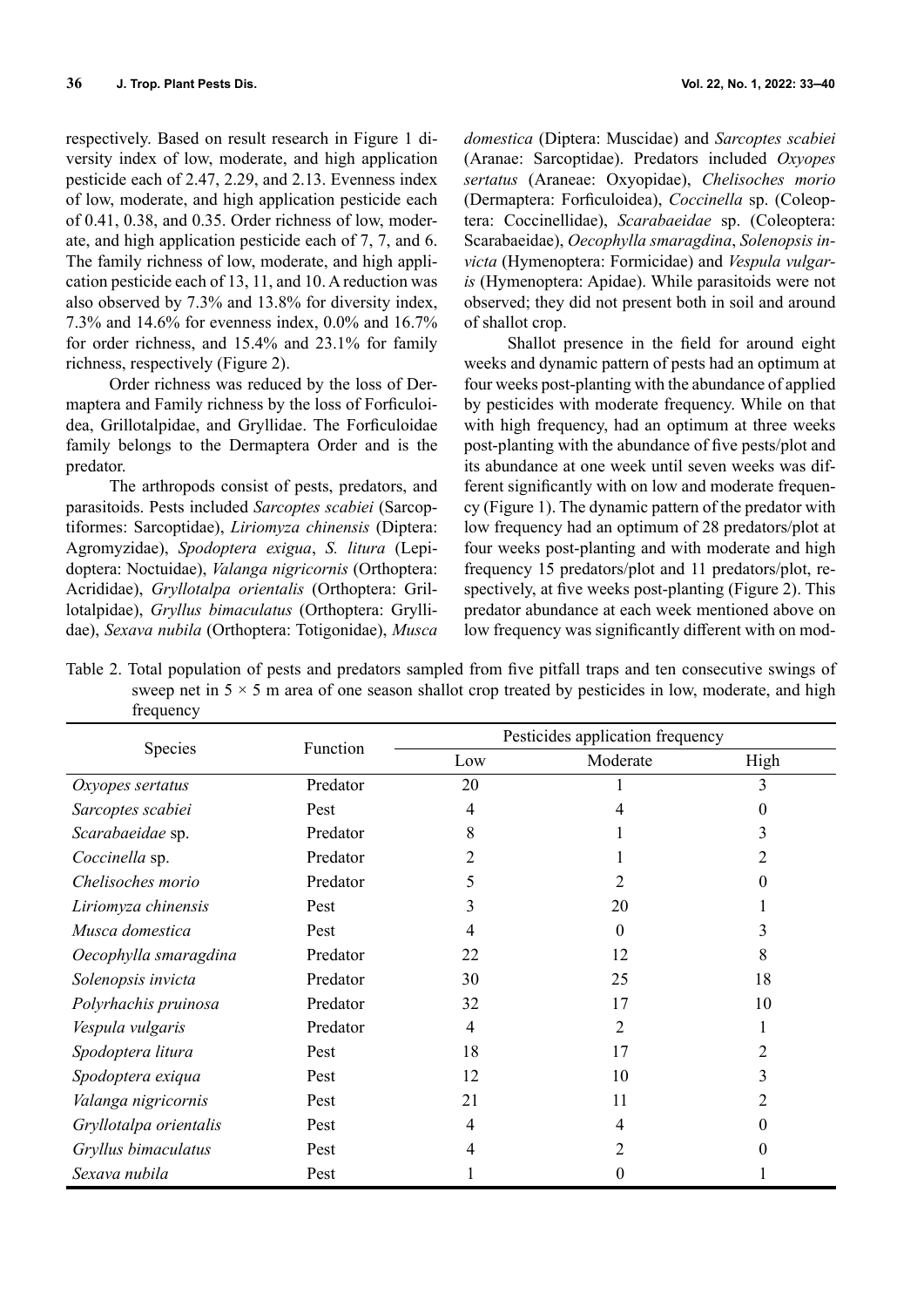

Figure 1. Arthropods on shallot crops applied by pesticides with low, moderate, and high frequencies in Palu Valley. (A) Diversity index; (B) Evenness index; (C) Order richness; (D) Family richness. Means of index and richness at the same part followed by the same letter are not significantly different according to t-test ( $P < 0.05$ ).



Figure 2. Dynamic abundance of pests (number per five pitfall traps and sweep net of 5  $m^2$  area) in a shallot field with pesticides application in low, moderate, and high frequency. Means of abundance at the same week followed by the same letter are not significantly different according to t-test ( $P \le 0.05$ ).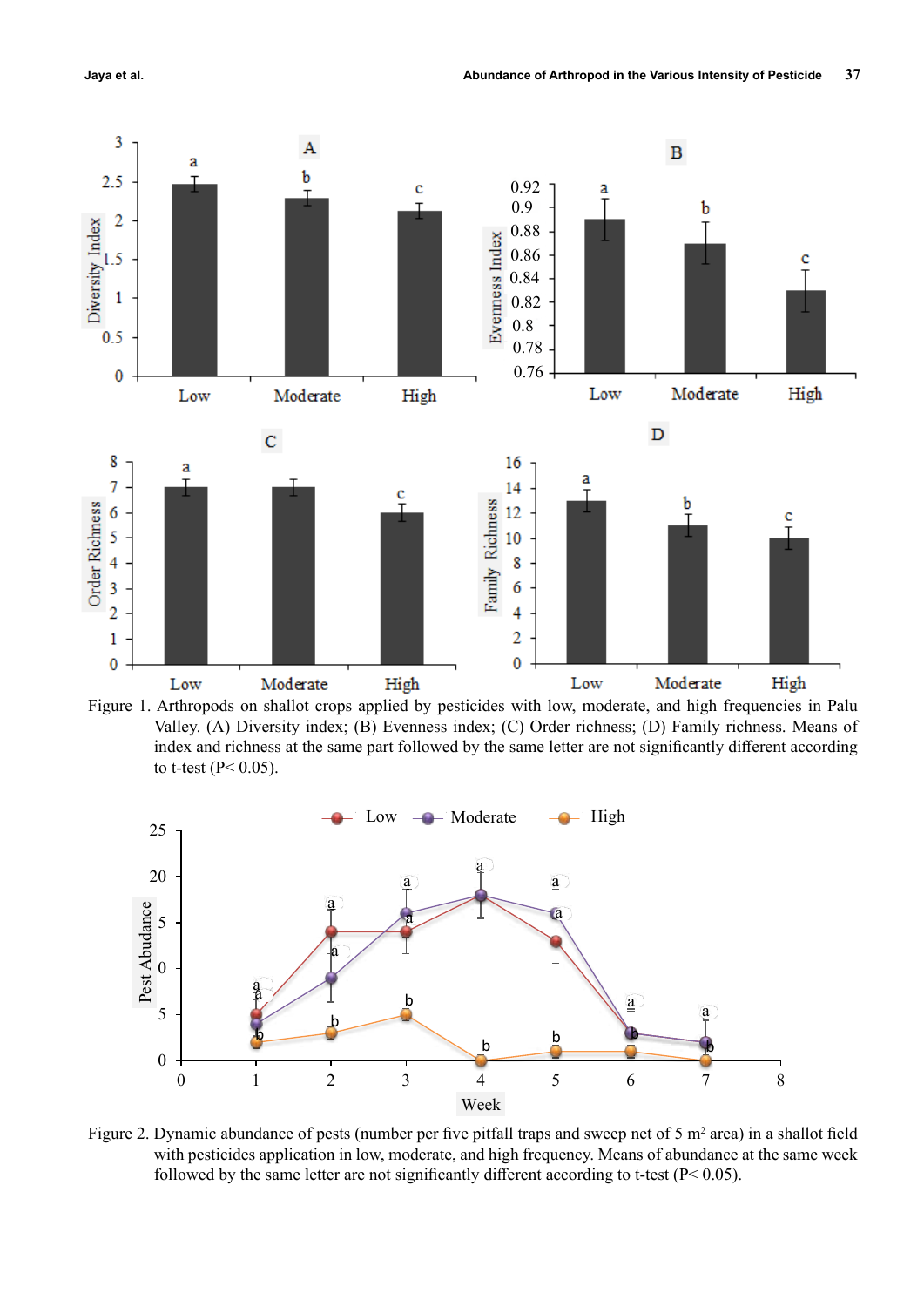erate and high rate, and between the last two was not significantly different according to t-test ( $P < 0.05$ ).

Presences of shallot crops throughout the year, arthropod pests infestation in Palu Valley always exists. If pesticides are applied in high frequency, it could be seen that the abundance of arthropods dropped dramatically to level 0–1 or decreased around 94.4% until 100%. Even though pest reduction has benefits, meanwhile we observed the hazard of pesticides to natural enemies and pests resistance.

Insecticides and fungicides were used in shallot crops. Insecticides consisted of eight groups and seven groups belonging to class II and one is class Ib where the first is moderately and the second is highly hazardous (WHO, 2005). These insecticides, directly and indirectly, were harmful to natural enemies (Cloyd, 2006). The direct effect associated with mortality or survival over a given time period, 24 to 96 hours (Stapel et al., 2000), and indirect effect associated with interfering on the physiology and behavior of natural enemies by inhibiting longevity, fecundity, reproduction development time, mobility, searching and feeding, predation and/or parasitism, prey consumption, emergence rates, and/or sex ratio (Desneux et al., 2007). Whereas fungicides consisted of five groups and four groups belonging to class U and one is class III that is respectively unlikely to present acute hazard in regular use and slightly hazardous. Although this, fungicide is still critical to determine any indirection since it is extensively used in agricultural and horticultural production systems (Wright & Verker, 1995). Comparing the application with low frequency in this research, the abundance of arthropod predators was reduced significantly in crops applied by pesticides with a moderate and high rate. Also, we did not observe any parasitoids, even in the plantation with a low frequency of pesticides application. This reduction of predators and disappearance of parasitoids was due probably to the long-term impact of pesticide use. Natural enemies in agro-ecosystems are highly sensitive to the use of pesticides (Zhang et al., 2007; Lu et al., 2012).

In contrast to the natural enemies, the abundance of pests was just affected by pesticides application in high frequency (Figure 2) and it can be seen as well on the population of main pests such as *Spodoptera litura*, *S. exiqua*, and *Liriomyza chinensis*, and *Sarcoptes scabiei* (Table 2), they were not influenced in low and moderate compared to in the high application. This case indicated that resistance of pests to pesticides had occurred in the research area of Palu Valley. Resistant can be defined as a heritable change in the sensitivity of a pest population reflected in the repeated failure of a product to achieve the expected level of control when used according to the label recommendation for that pest species (Panini et al., 2016; Ratnawati & Jaya, 2020). Many pests have developed to become resistant to pesticides, the highest or 291 species are resistant to cyclodiene, 260 species to organophosphates, 85 species to carbamates, 48 species to pyrethroids, 12 species to fumigants, and 40 species to the other (Dhaliwal et al., 2006). The development of resistance depends upon a variety of genetic, biochemical, and ecological factors such as generation time, fecundity rate, dispersal ability, together with the frequency, dosage, or persistence of pesticide applications (Kliot & Ghanim, 2012; Liu, 2015). After pesticide exposure, the presence of different genotypes in a population can deliver a selective advantage to some individuals for survival (Feyereisen et al., 2015). Due to continued pesticide application, the proportion of resistant insects increases compared to susceptible ones, and the population becomes increasingly difficult to control (Nauen, 2007).

## **CONCLUSION**

We conclude that successive pesticides application on shallot crops offer a negative impact on the occurrence of arthropods by decreasing their abundance, value diversity index of low, moderate, and high application pesticide each of 2.47, 2.29 and 2.13. Evenness index of low, moderate, and high application pesticide each of 0.89, 0.87, and 0.83. The most phenomenal of this impact is the emergence of resistant pests and sensitiveness of natural enemies including predators and parasitoids to pesticides. Therefore, these data are a warning that pesticide use should be minimized and more friendly methods and environmentally safe in controlling shallot pests should be investigated and implemented on shallot crops in Palu Valley.

#### **ACKNOWLEDGMENTS**

We thank our friends and all parties involved, from sampling to the process o publishing this article.

#### **FUNDING**

The source of funding for our research comes from independent funds.

## **AUTHORS' CONTRIBUTIONS**

KJ performed an analysis of environmental pro-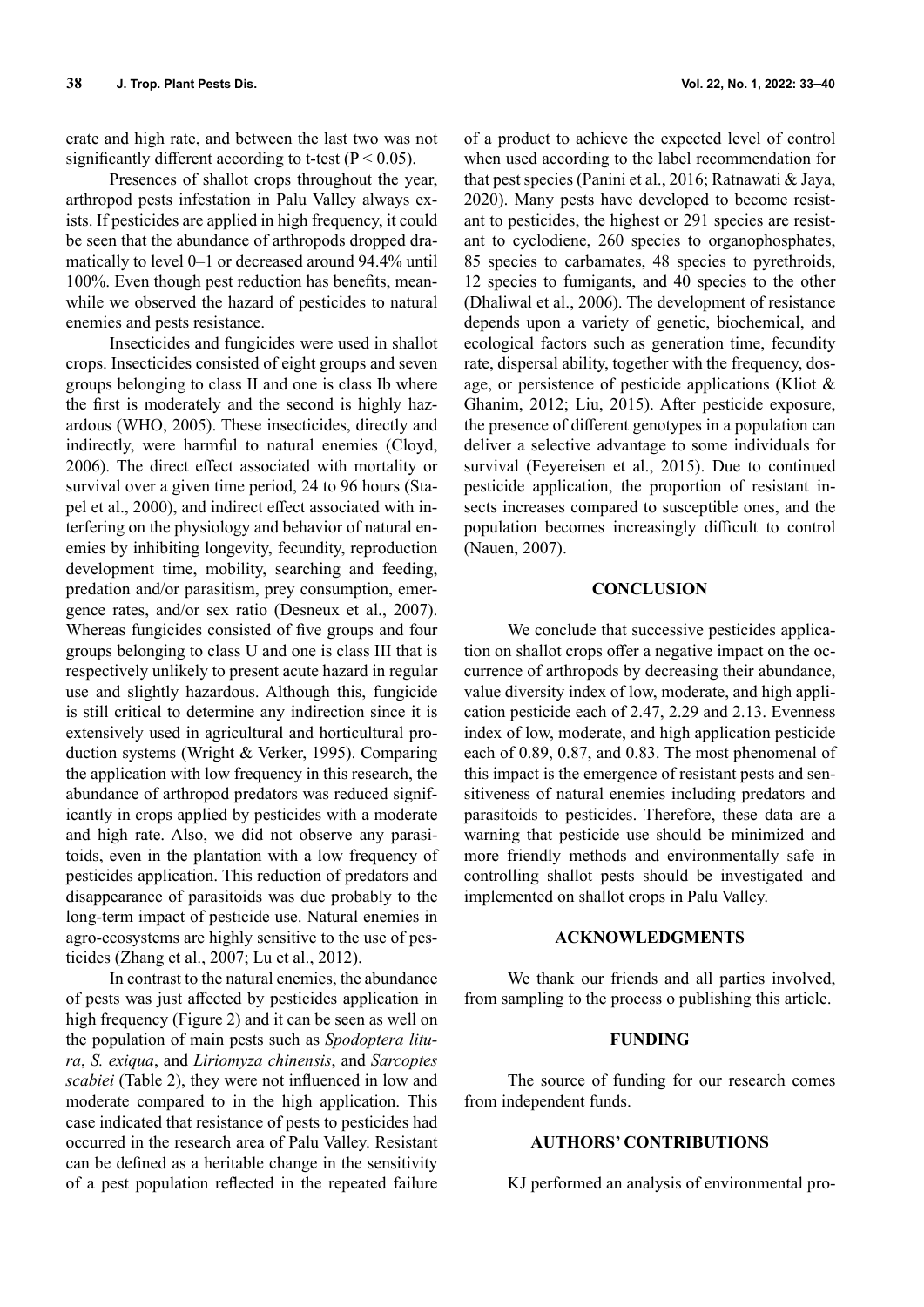cessing related to IPM. R was in charge in collecting and identifying samples as well as compiling manuscripts. SS1, AR, and US conducted data interpretation. SS2 was in charge in collecting and conducting data analysis as well as preparing manuscript. All the authors have read and approved the manuscript.

# **COMPETING INTEREST**

There is no relationship of competing interest regarding the contents of this published article.

# **REFERENCES**

- Bagyaraj DJ, Nethravathi CJ, & Nitin KS. 2016. Soil biodiversity and arthropods: role in soil fertility. In: Chakravarthy AK & Sridhara S (Eds.). *Economic and Ecological Significance of Arthropods in Diversified Ecosystems.* pp. 17–51. Springer Science and Business Media. https:// doi.org/10.1007/978-981-10-1524-3\_2
- Basuki RS. 2011. Farmers' knowledge and effectiveness of insecticide uses by farmers in controlling *Spodoptera exigua* on shallots in Brebes and Cirebon. *Ind. J. Agri*. 4(1): 22–32.
- Cloyd RA. 2006. Compatibility of insecticides with natural enemies to control pests of greenhouses and conservatories. *J. Entomol. Sci*. 41(3): 189–197. https://doi.org/10.18474/0749-8004- 41.3.189
- Culliney TW. 2013. Role of arthropods in maintaining soil fertility. *Agriculture.* 3(4): 629–659. https:// doi.org/10.3390/agriculture3040629
- Desneux N, Decourtye A, & Delpuech JM. 2007. The sublethal effects of pesticides on beneficial arthropods. *Annu. Rev. Entomol*. 52: 81–106. https://doi.org/10.1146/annurev. ento.52.110405.091440
- Dhaliwal GS, Singh R, & Chhillar BS. 2006. *Essentials of Agricultural Entomology.* Kalyani Publishers, India.
- Feyereisen R, Dermauw W, & Van Leeuwen T. 2015. Genotype to phenotype, the molecular and physiological dimensions of resistance in arthropods. *Pestic. Biochem. Physiol.* 121: 61–77. https:// doi.org/10.1016/j.pestbp.2015.01.004
- Joko T, Anggoro S, Sunoko HR, & Rachmawati S. 2017. Pesticides usage in the soil quality degradation potential in Wanasari Subdistrict, Bre-

bes, Indonesia. *Appl. Environ. Soil Sci.* 2017: 5896191. https://doi.org/10.1155/2017/5896191

- Jones CG, Lawton JH, & Shachak M. 1994. Organisms as ecosystem engineers. *Oikos.* 69(3): 373–386. https://doi.org/10.2307/3545850
- Johnson NF & Triplehorn CA. 2005. *Borror and De-Long's Introduction to the Study of Insects 7th Edition.* Cengage Learning, Inc., United States.
- Kliot A & Ghanim M. 2012. Fitness costs associated with insecticide resistance. *Pest Manag. Sci.* 68(11): 1431–1437. https://doi.org/10.1002/ ps.3395
- Krebs CJ. 2000. *Ecological Methodology Second Edition.* Benjamin Cummings, Menlo Park, California.
- Lavelle P, Lattaud C, Trigo D, & Barois I. 1995. Mutualism and biodiversity in soils. *Plant Soil.* 170: 23–33. https://doi.org/10.1007/BF02183052
- Liu N. 2015. Insecticide resistance in mosquitoes: impact, mechanisms, and research directions. *Annu. Rev. Entomol.* 60: 537–559. https://doi. org/10.1146/annurev-ento-010814-020828
- Lu Y, Wu K, Jiang Y, Guo Y, & Desneux N. 2012. Widespread adoption of Bt cotton and insecticide decrease promotes biocontrol services. *Nature*. 487: 362–365. https://doi.org/10.1038/ nature11153
- Ludwing JA & Reynolds JF. 1988. *Statistical Ecology A Primer on Methods and Computing.* Jhon Wiley & Sons, New York.
- Maskar, Chatijah, & Asni A. 1999. Pengujian Paket Teknologi Budidaya Bawang Merah Varietas Lokal di Lahan Kering [Testing the Technology Package for Local Varieties of Shallot Cultivation in Dry Land]. *Biromaru Agricultural Technology Research Center.* pp. 25–28.
- Nauen R. 2007. Insecticide resistance in disease vectors of public health importance. *Pest Manag. Sci.* 63(7): 628–633. https://doi.org/10.1002/ ps.1406
- Panini M, Manicardi GC, Moores GD, & Mazzoni E. 2016. An overview of the main pathways of metabolic resistance in insects. *Invertebr. Surviv. J.* 13(1): 326–335.
- Ratnawati & Jaya K. 2020. Keanekaragaman arthropda pada pertanaman bawang merah dengan intensi-